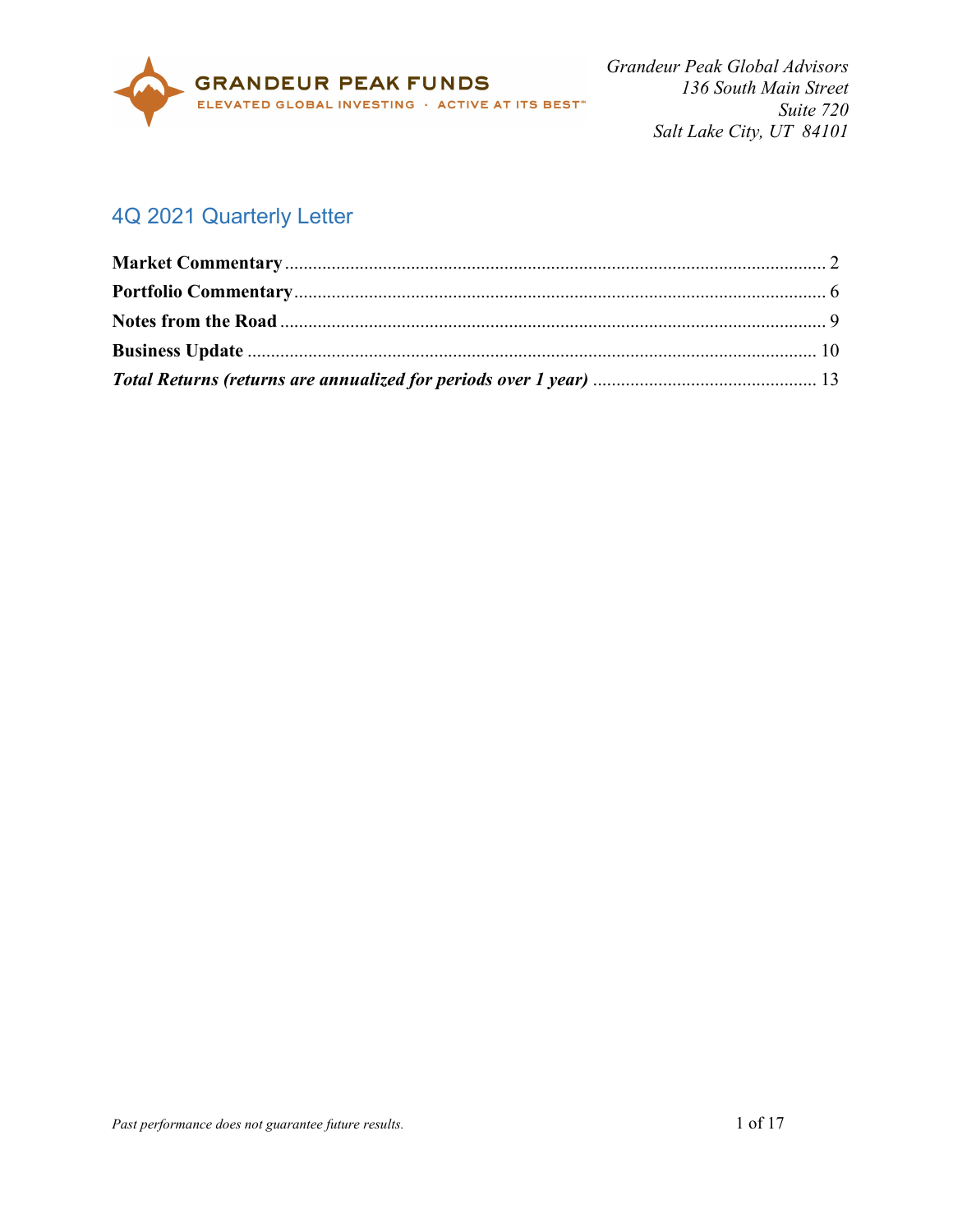

#### **January 20, 2022**

#### <span id="page-1-0"></span>**Market Commentary**

Grandeur Peak Global Advisors began operations in July 2011 and launched our first two funds in October of that year. As we celebrate our 10-year anniversary, we thought it would be interesting to revisit some of our quarterly letters from the past. We published our first letter for investors on January 23, 2012. In that letter we made the following observation:

*Of course, it's quite possible that Mr. Market[1](#page-1-1) still doesn't care about fundamentals but has merely moved back into "Risk Off" mode pushing up the value of anything seen as potentially "Safe." Quality stocks might fit that description, so do US Treasuries (despite the esteemed opinion of Standard and Poor's, which downgraded long-term U.S. debt to AA+ from AAA[2](#page-1-2) on August 6, 2011)[3](#page-1-3) .*

Little did we know at that time, that we were entering a massive bull market for Quality investing. As of 12/31/2021, the 10-year annualized average return of the MSCI ACWI IMI Quality Index<sup>[4](#page-1-4)</sup> was 15.63% vs. 12.42% for the standard MSCI ACWI IMI Index, as shown in Exhibit 1.

<span id="page-1-1"></span> <sup>1</sup> *Mr. Market is an imaginary investor devised by Benjamin Graham and introduced in his 1949 book "The Intelligent Investor". In the book, Mr. Market is a hypothetical investor who is driven by panic, euphoria and apathy, and approaches his investing as a reaction to his mood, rather than through fundamental analysis.*

<span id="page-1-2"></span><sup>2</sup> *The highest possible rating assigned to the bonds of an issuer by credit rating agencies. An issuer that is rated AAA has an exceptional degree of creditworthiness and can easily meet its financial commitments.*

<span id="page-1-3"></span><sup>3</sup> *Grandeur Peak 4Q2011 Quarterly Letter, GPG000131*

<span id="page-1-4"></span><sup>4</sup> *The MSCI ACWI Quality Index is based on the MSCI ACWI IMI Index, its parent index, captures large, mid and small cap representation across 23 Developed Markets and 25 Emerging Markets countries. The Quality index aims to capture the performance of quality growth stocks by identifying stocks with high quality scores based on three main fundamental variables: high return on equity (ROE), stable year-over-year earnings growth and low financial leverage. The MSCI Quality Indexes complement existing MSCI Factor Indexes and can provide an effective diversification role in a portfolio of factor strategies.*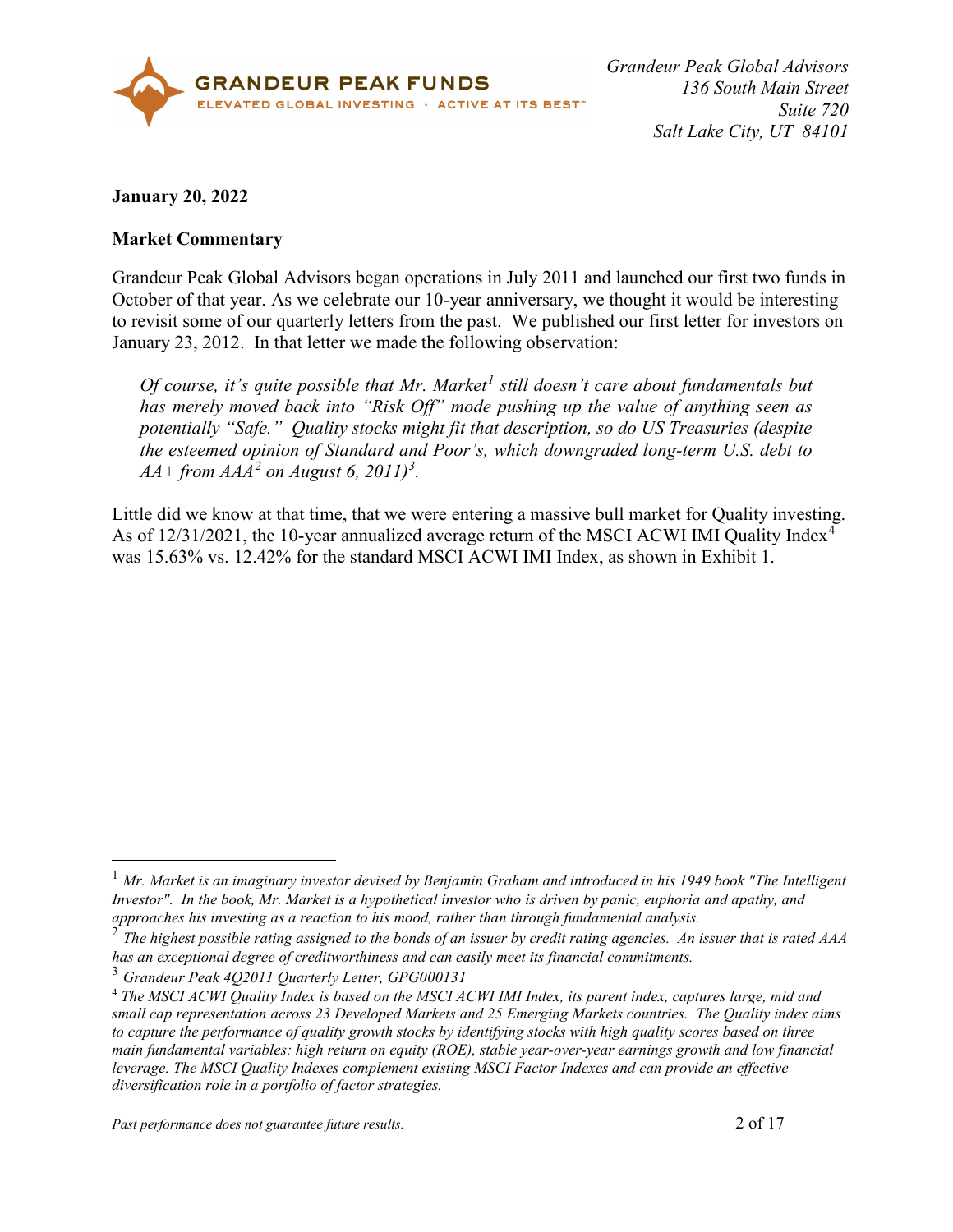



# **Exhibit 1: Cumulative Monthly Returns**

In subsequent letters, and in probably almost all of our discussions with clients, we talk a lot about our approach to Quality investing. We've described ourselves at times as "QARP" – Quality-Ata-Reasonable-Price.

In perusing our historical letters, we find that we have been wringing our hands now for the past ten years about the ever-climbing valuations of the type of Quality company we like to invest in. In our Q4-2014 letter<sup>[5](#page-2-0)</sup>, published on January 15, 2015, we wrote this:

*Coming off two pretty big up years in 2012 and 2013, we weren't feeling great about valuations coming into the year, and even though returns were muted this year, we still aren't finding any easy lay ups out there. We use the term "Gone Fishing" to describe a company that you can buy and own for a long time with relatively little worry; you buy it and then go fishing. Gone Fishing stocks are hard to find in even the best of markets, but over the past year or two they have become extremely elusive.*

Nevertheless, we have continued to adhere to the Latin proverb (which we quoted in our Q1-2014 letter<sup>[6](#page-2-1)</sup> published on April 16, 2014): *Destitutus ventis, remos adhibe*, "If the wind will not serve, take to the oars." That is, we continue to seek out companies that we believe can deliver attractive earnings growth. Each quarter we measure and report the Historical 3yr Earnings Per Share (EPS)

*Source: MSCI; data from 12/31/2011 – 12/31/2021 Past performance does not guarantee future results*

<span id="page-2-0"></span> <sup>5</sup> Grandeur Peak 4Q2014 Quarterly Letter, GPG000356

<span id="page-2-1"></span><sup>6</sup> Grandeur Peak 1Q2014 Quarterly Letter, GPG000296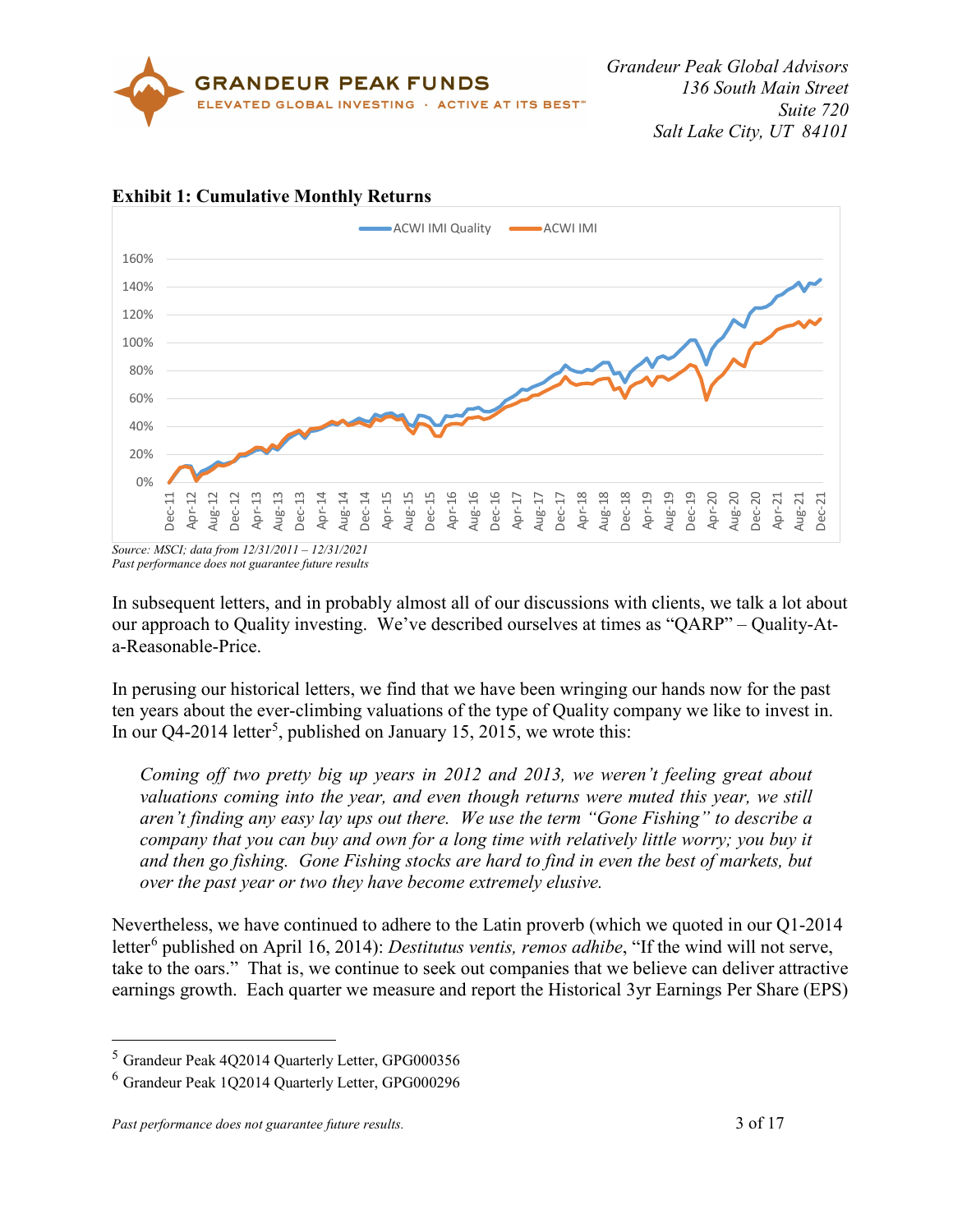

Growth of each of our strategies. Exhibit 2 shows this metric averaged across our four Global Quality portfolios<sup>[7](#page-3-0)</sup> over the past 21 quarters.



#### **Exhibit 2: Historical 3yr EPS Growth Averaged Across 4 Grandeur Peak Global Portfolios**

It takes a lot of hard work to maintain an aggregate portfolio earnings growth at the level we think is requisite to deliver the mid-teens returns we target. Especially since we believe that the key to delivering our target returns is to maintain a reasonable valuation on the portfolio. Exhibit 3 shows the quarterly Price-to-Earnings (P/E) metric averaged across the same four Global Quality portfolios over the past 21 quarters.

 $\overline{a}$ 

*Past performance does not guarantee future results*

<span id="page-3-0"></span><sup>7</sup> Global Reach, Global Opportunities, Global Stalwarts, and Global Microcap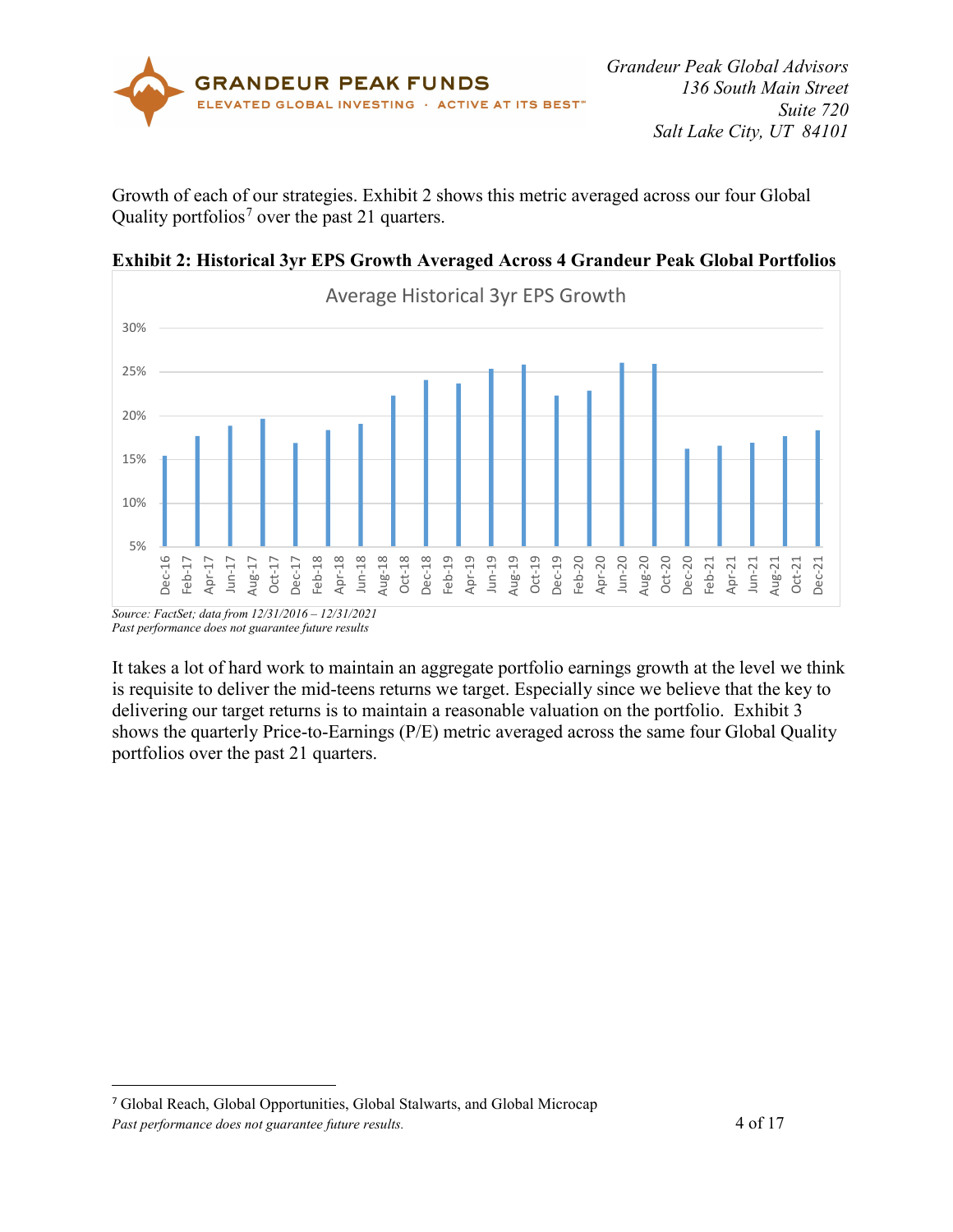



**Exhibit 3: Historical P/E Averaged Across 4 Grandeur Peak Global Portfolios**

*Source: FactSet; data from 12/31/2016 – 12/31/2021 Past performance does not guarantee future results*

What Exhibits 2 and 3 demonstrate is that until 2020 – when the world entered the "Covidsphere" – we had done a good job of delivering high earnings growth across our portfolios, while maintaining relatively attractive valuations. In 2020, however, we hit a bump in the road as earnings growth slowed, while stock prices bounced hard and then continued to climb ever upward. This has led to another disconnect between portfolio fundamentals and valuations.

Of course, this isn't the first time we've faced this conundrum. In our  $Q4-2013$  letter<sup>[8](#page-4-0)</sup> published on January 15, 2014, we said the following:

*[The market] putting up another 24.4%[9](#page-4-1) return in 2013 (after returning 17.2% in 2012) has been absolutely flabbergasting and we've been getting quite a few questions about valuations and forward-looking expectations. We're happy to share our view on valuations, but as far as what to expect in 2014, we haven't a clue. A year ago, we said*  we thought the market had gotten ahead of *itself.* You can probably infer what we're *thinking now that the market is 24% higher with no marked improvement in fundamentals.*

<span id="page-4-0"></span> <sup>8</sup> Grandeur Peak 4Q2013 GPG000276

<span id="page-4-1"></span><sup>9</sup> Calendar year performance of the Russell Global Index for 2013 and 2012 respectively.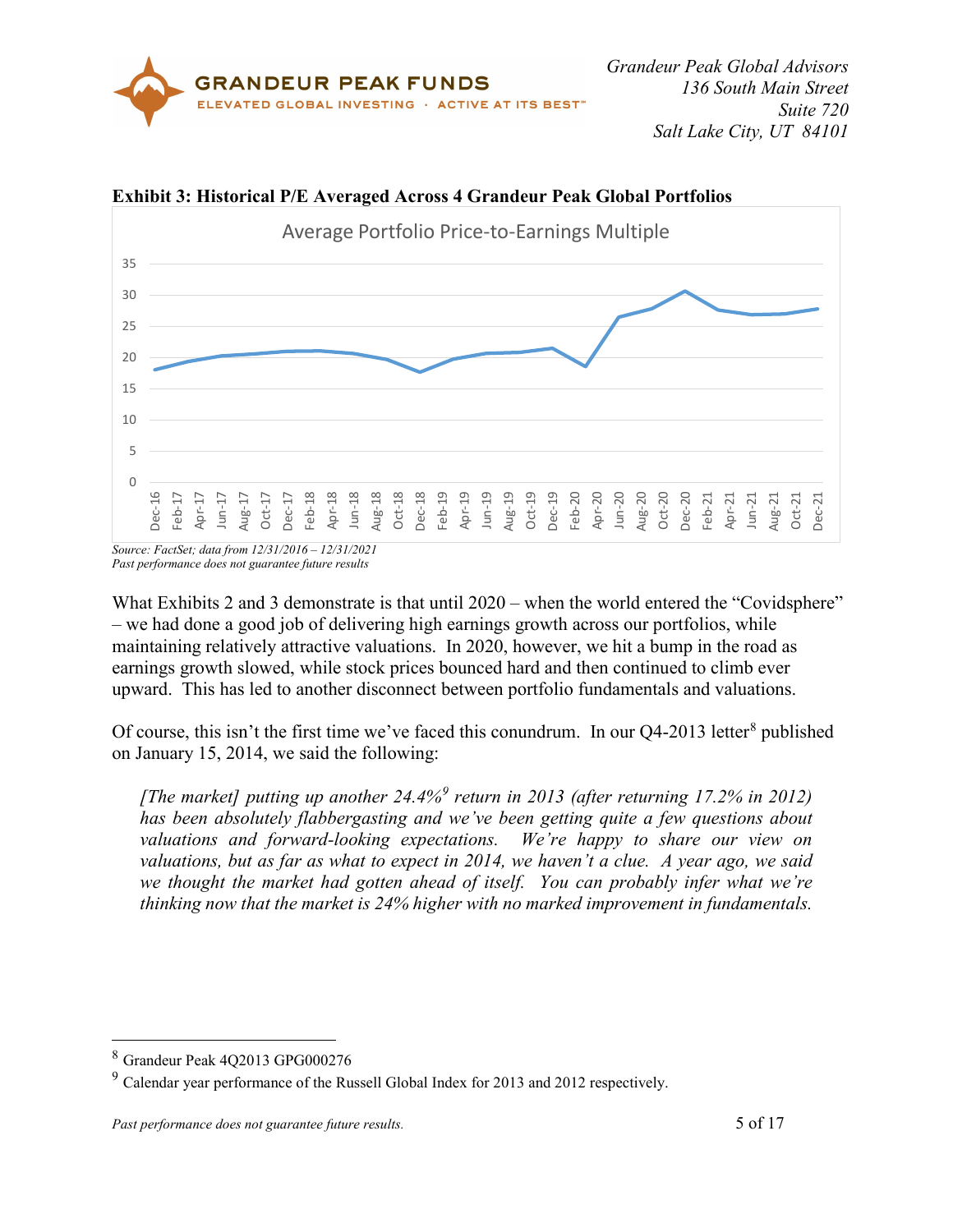

And yet, here we are 8 years later, at the end of 2021, having delivered an average annualized return of 14% in the two global portfolios we've been running that  $long^{10}$  $long^{10}$  $long^{10}$  vs. 9.55% for the MSCI ACWI Small Cap<sup>[11](#page-5-2)</sup> benchmark.

Can we keep it up for another 10 years? Only time will tell, but we're going to keep trying, and working as hard as we can. We close this letter with an excerpt from our  $Q3-2014$  letter<sup>[12](#page-5-3)</sup> published on October 15, 2014:

*We especially think that the current market environment calls for a high-quality portfolio. When valuations get stretched it becomes tempting to try to find stocks trading at more reasonable valuations. It never feels good when you believe your portfolio is a tad expensive, like we do now. But history has taught us many things including the value of holding a quality portfolio when markets begin to crack. Looking at our results year-todate, we think that our focus on Quality is helping out a lot.*

# <span id="page-5-0"></span>**Portfolio Commentary**

Q4 was a fairly mixed bag for the Grandeur Peak funds. Some of our funds had slightly positive performance, others slightly negative. Some ended ahead of their benchmark, others lagged.

Similar to other parts of the portfolio, within **Industrials**, inflation has been a major talking point in all of our meetings with companies over the last year. Labor is also a worry and constraint for nearly every management team, and supply chain issues have been creating real volatility with so many companies. It has been a good lesson in why the quality of the business model matters. The best companies have pricing power to exercise in response to inflation and the best companies already have the infrastructure in place to handle supply chain challenges.

As we review portfolio construction, our Industrial weight crept up in 2021 as we added more names than we sold. The focus has been on companies that we believe can handle inflation better than other parts of the portfolio. Most of our incremental positions are smaller, partially because many of the names are smaller cap in nature, and partially because we've been spreading our bets in an environment where quality has been increasingly expensive.

As we've faced the tough decisions to take profits in expensive holdings, we've been less binary in selling out of names (trimming instead of exiting). We're trying to learn from our history of being too valuation sensitive.

There wasn't anything thematic about the quarter's performance, it felt more like normal market choppiness. Overall, 2021 performance was decent, beating our benchmarks in most of the funds.

 $\overline{a}$ 

<span id="page-5-1"></span><sup>10</sup> GPRIX returned 13.90% and GPGIX returned 14.02% (insert time period)

<span id="page-5-2"></span><sup>&</sup>lt;sup>11</sup> The MSCI ACWI Small Cap Index is designed to measure the equity market performance of small-cap companies across developed and emerging markets globally. You cannot invest directly in these or any indices.

<span id="page-5-3"></span><sup>&</sup>lt;sup>12</sup> Grandeur Peak 3Q2014 Quarterly Letter GPG000343

*Past performance does not guarantee future results.* 6 of 17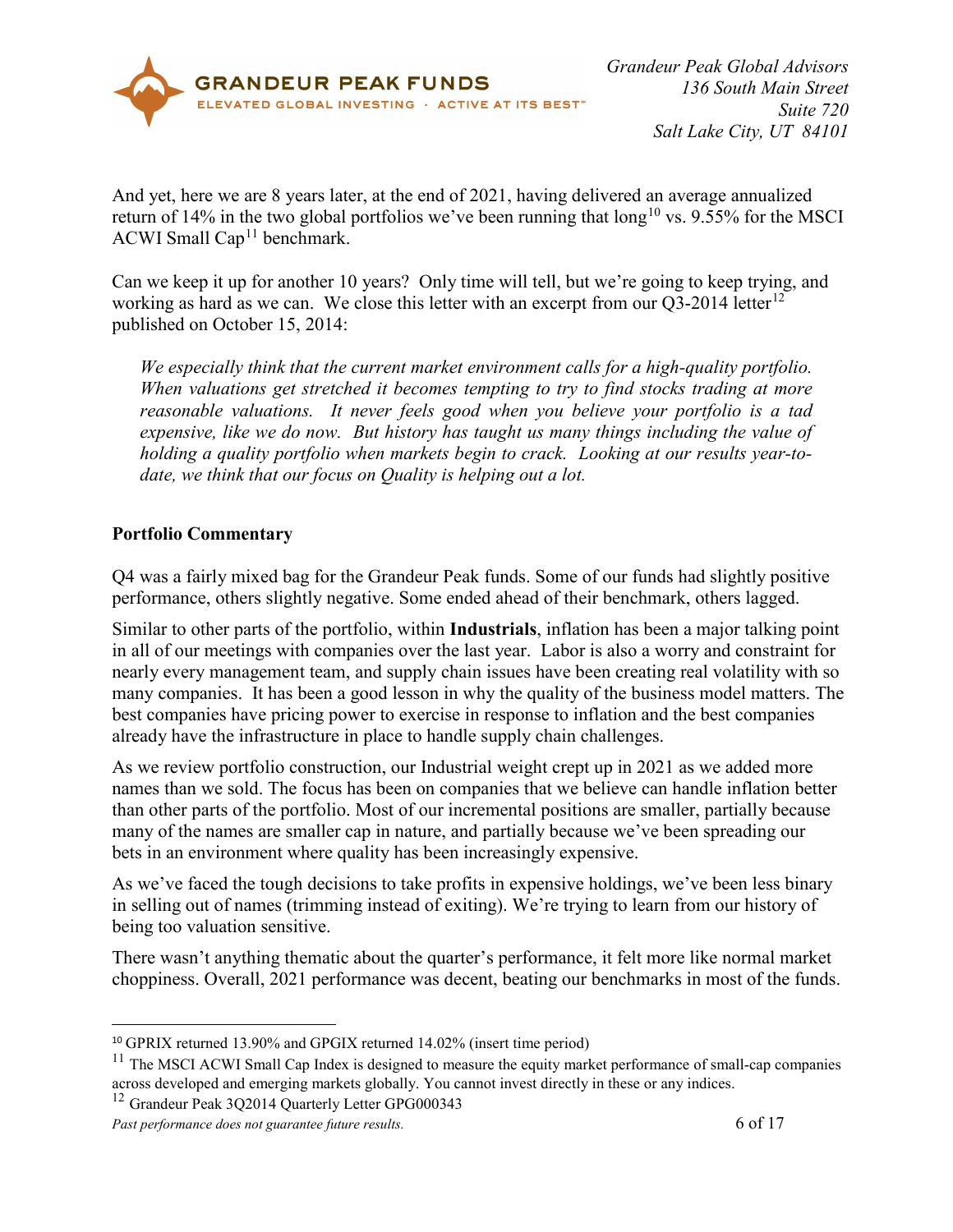

Unfortunately, our performance in Emerging Markets (EM) was not good. We were overweight EM across all of our funds and underperformed on a stock-picking basis.

For the year, many of our companies benefitted from a surge in housing or home improvementrelated demand. We do worry that demand in those areas has been pulled forward and that comparisons going forward may be difficult to beat.

As we look ahead, some of our most exciting names are market consolidators focused on engineering and consulting. In the strong M&A environment, this business model has caught fire in Sweden in particular. We've been finding these companies early in their life cycles, before being swept up by institutional investors. We chalk it up to a win for our screening process. In addition to the attractive overall growth prospects, these consolidators also give us exposure to private companies through their underlying portfolios.

Despite **Healthcare** being a top relative performer in 2021, things were tough in Q4. Our US exposure was the main culprit. Our team had been working to increase US exposure over the course of the year, and admittedly made some mistakes. We moved too quickly in some cases, had some quality issues, and positioned ourselves in high growth names while the market rewarded more steady-eddy, safe exposure. The changing interest rate environment has punished growth and rewarded value. Our developed ex-US exposure held up much better as it is not as growthy compared to what we own in the US.

As the portfolio currently stands, we feel good about our largest and average sized positions. We're a bit nervous about the tail of the portfolio and are working through the chopping block list and buy pipeline.

The team is seeing lots of interesting opportunity in our portfolios and the pipeline, but we're being prudent as it's not clear we're at the bottom yet.

Within **Financials**, the Real Estate sub-sector had a good Q4. Our Real Estate names outperformed (US logistics predominately) but being heavily underweight resulted in a drag. The rest of Financials was a mixed bag for us in the quarter. Looking back at the full year, Financials as a whole was a strong sector for us.

Many of our top performers in 2021 were asset managers and administrators. We've been letting the winners run as valuations are not too stretched and we're still seeing strong expected returns.

We wouldn't be surprised if rates rise faster than the market expects. While we like the Real Estate companies that we own, the rate environment could be a headwind, so we'll opportunistically shift our exposure. The most likely places to move are into banks and diversified financials, where we're finding names we're excited about, trading at discounts.

Many of our funds are currently underweight the sector. Our Financials team is sitting down with all our fund teams to consult on the rate environment and banking exposure.

Our **Technology** holdings outperformed overall, attributed to Developed Markets and the US, but underperformed meaningfully in Emerging Markets in Q4.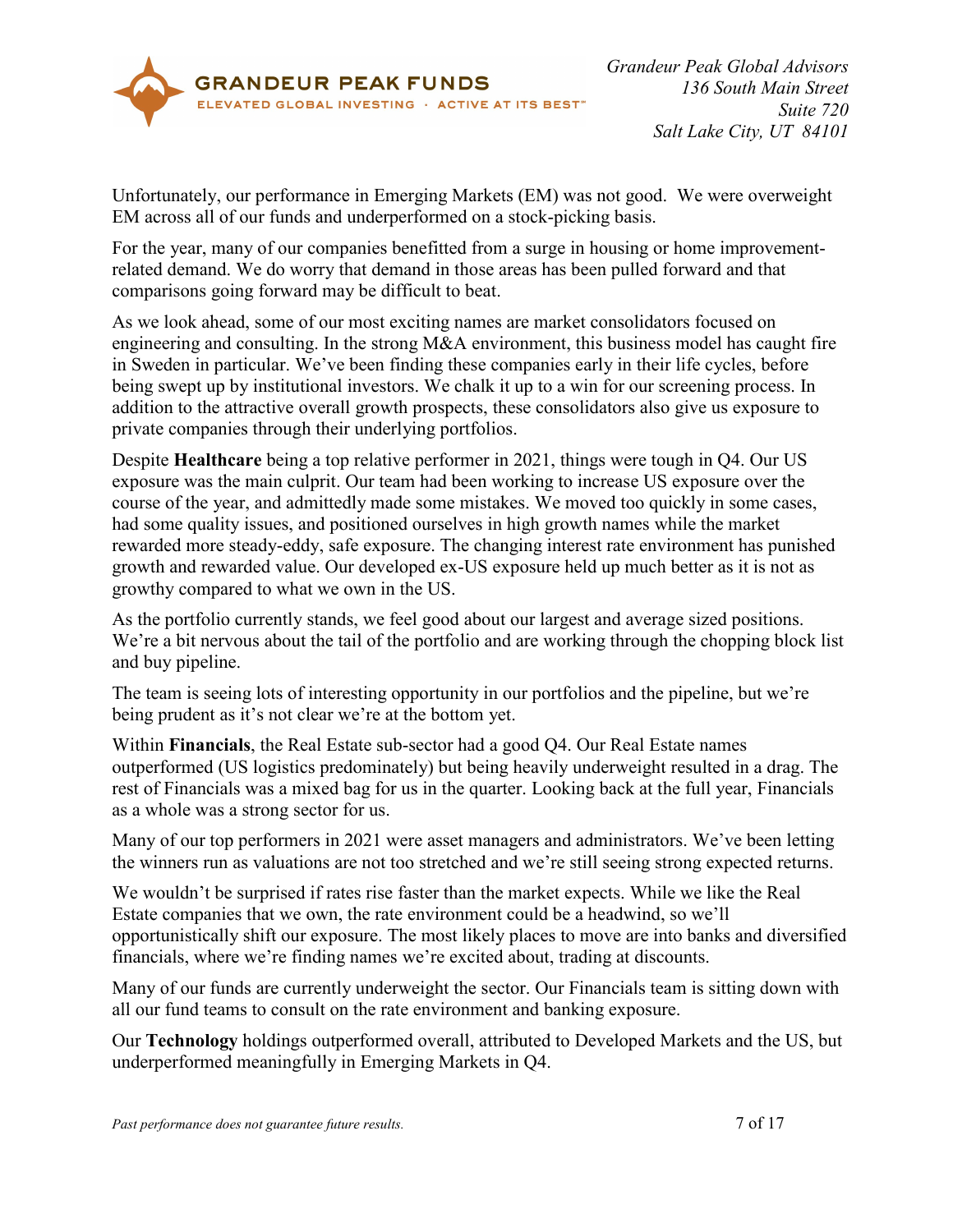

The majority of the underperformance stemmed from our Brazilian companies. Four in particular, but only one we'd write off. While some of these do have their company-specific issues, part of it was the Brazil sell-off that hurt us more than anything. With where things stand now, some of these companies are looking really attractive, so it is difficult to sell them. They are also held at smaller weights now, which we believe keeps the risk profile intact.

Semiconductors was a very strong industry for us over 2021. However, through our interactions with management, we've been noticing signs of potential weakness. We're aware of the possibility that end-user inventory build-up could trigger a softening of demand in the near term. We're moving ahead cautiously.

With the volatility that we've seen, we're looking to take advantage and rotate into companies that have been overly punished, focusing on IT Services and Software. We see this as part of upgrading the portfolio quality and focusing on higher conviction names. As we review our watch list, we see an amazing opportunity set. We need to have less patience for stocks struggling in our portfolio and be willing to move on. The team should easily be able to find names that check all three boxes of Quality, Valuation, and Momentum (QVM). There's no need right now to be sacrificing any of the three.

We still believe that the strongest, best executing companies will get stronger in tougher market environments. So, even if the stock market were to favor value-type technology names for some time, we expect fundamentals to bring the market back to the best executing companies in due course. We remain focused on well-managed, asset-light companies that we believe can sustain high levels of profitable growth over long periods of time.

It was another tough quarter for our **Consumer** tranche. Both our holdings and the Consumer sectors of the index were down, and most of our funds were overweight the sector. The silver lining is that nearly every fund brought their weight down from Q3 which helped stave off some of the bleeding. Much of what impacted Q4 was (1) inflation, (2) supply chain issues, (3) discontinuance of stimulus, (4) lapping tough comps, and (5) pending rate hikes coming to a head. When we take a high-level look at performance by industry, E-commerce stocks continued to be the biggest drag on performance. The best performing categories were Food & Staples and Specialty Retail.

As we think about our holdings going forward, on one hand we see some wonderful e-commerce companies trading at attractive discounts. We strongly believe that many of these companies have the potential to be some of the biggest winners of the next decade. On the other hand, how long will the bad momentum last? Will rate hikes paired with the end of stimulus and the spreading of Omicron stymie consumer spending and sentiment in 2022? There will be a time to load up on ecommerce again, but the question is when. Our best guess is that discretionary spending will be lower in first few quarters of 2022, so we've been working to shift some of our exposure from Discretionary to Staples, while making some sensible buys in E-commerce names that are structurally taking share and being underappreciated by the market.

Through a geography lens, our strongest area in Q4 was Europe, particularly Tech, Financials, and Health care. Much of our difficulty was in Japan (across all sectors) and in Brazilian technology,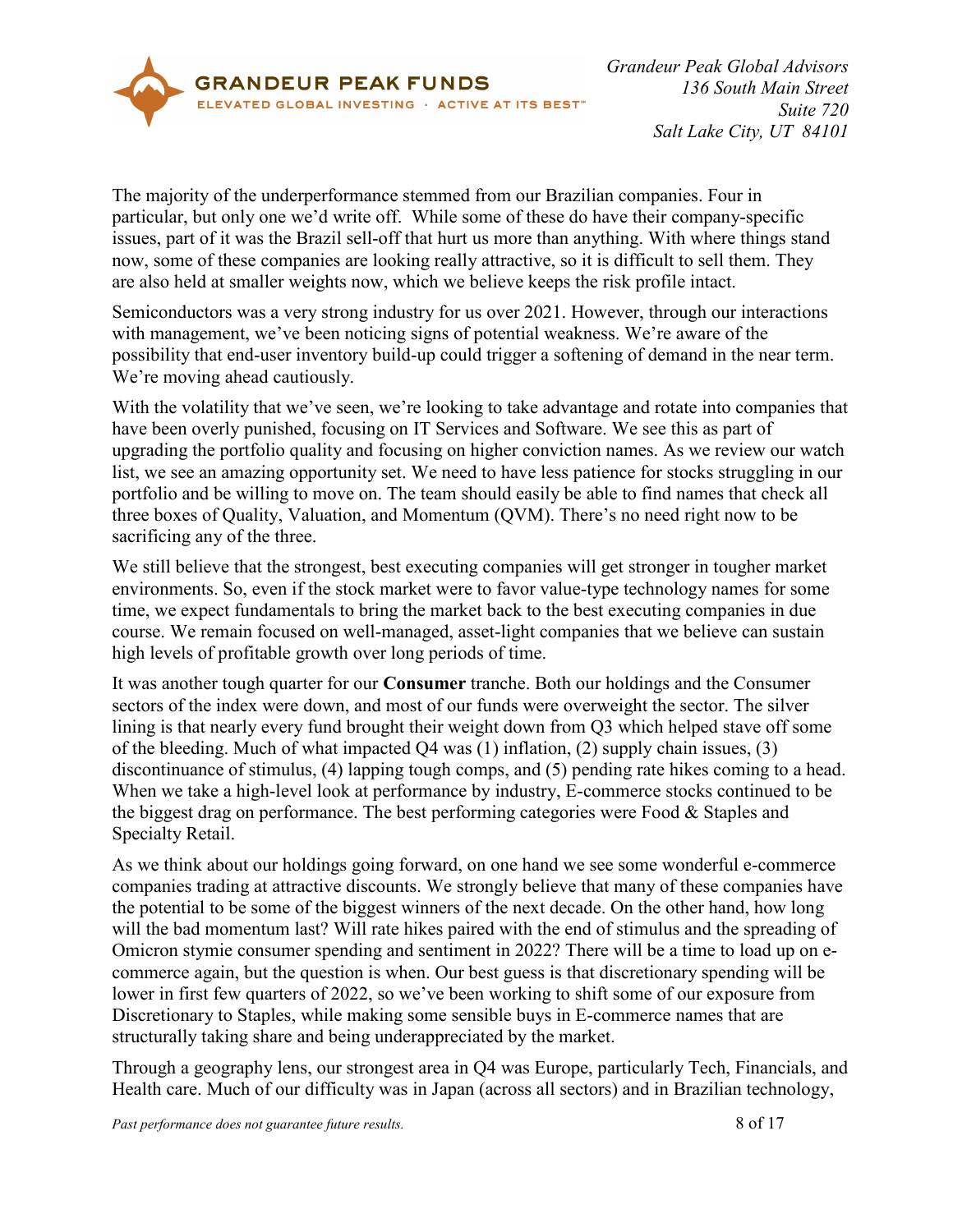

as previously mentioned. We're still cautiously excited about China. Despite the headlines, we're not running away, although we are probably as cautious as we've ever been. We believe that structural growth will continue and that we can find some diamonds in the rough. We've been rewarded by being overweight in China the last few years and we'd like to continue to have meaningful exposure there. It'll just be more important than ever to make sure we're on the right side of the government's agenda and pick companies with good structural growth behind them.

# **A snippet from an internal memo last week sharing early 2022 thoughts from Randy Pearce, CIO:**

We're halfway through January and uncertainty reigns, which is bad for anything with a growth multiple. But we know how to deal with uncertainty. We know that volatility is our friend, and we know how to capitalize on it. We now need all hands on deck to capitalize before we miss some great opportunities. This kind of sharp sell-off can be a bit scary, and the underperformance these last several weeks is not fun. But this can be an exciting time for us and it's critical that we make some good decisions. We can't be frozen.

High quality companies that have pricing power, sustainable competitive advantages, and headroom to grow will become more valuable over time. "Get the company right and the rest will take care of itself." That needs to be our thinking right now. We're not saying that this sell-off can't continue, but we are suggesting that markets tend to overshoot. Now is not the time to give up on high quality companies. We're starting to see some pretty good value in great companies.

This is a great chance to dust off Watch A companies. A great chance to sell B companies for A companies if valuation now warrants. A chance to take losses and double down on our favorite ideas. We want to focus and get concentrated in our best names. It could mean some painful sells but we're trying to put biases aside and make the tough sell to buy something better. The market is panicking but we can't panic. High quality growth is not going away. Companies with incredible growth/profitability/headroom will only get so cheap. Conversely, companies without those attributes will only be worth so much, particularly if a cycle/recession is looming on the back of higher rates. Earnings are going to start coming out and that can be an equalizer. A wakeup call to the market that, oh yeah, we want companies with good QVM. We'll work to position portfolios for a great earnings season, and we think that will go a long way.

# <span id="page-8-0"></span>**Notes from the Road**

This quarter our team had its first international trip since the beginning of the pandemic! They were excited to hit the road and catch up with over thirty companies on their recent travels to the United Kingdom. Blake Walker, Brad Barth, Preston Williams and Alex Watson pounded the streets of London and beyond. Here are a few thoughts from Alex, one of our newest interns, on her first trip with Grandeur Peak:

*Past performance does not guarantee future results.* 9 of 17 *Following a world-wide pandemic and months of lockdown, I expected London to look different somehow. But flying over the city, the familiar London skyline and River Thames greeted us, the same as always, if not better. At restaurants, tables were fully occupied and pubs were*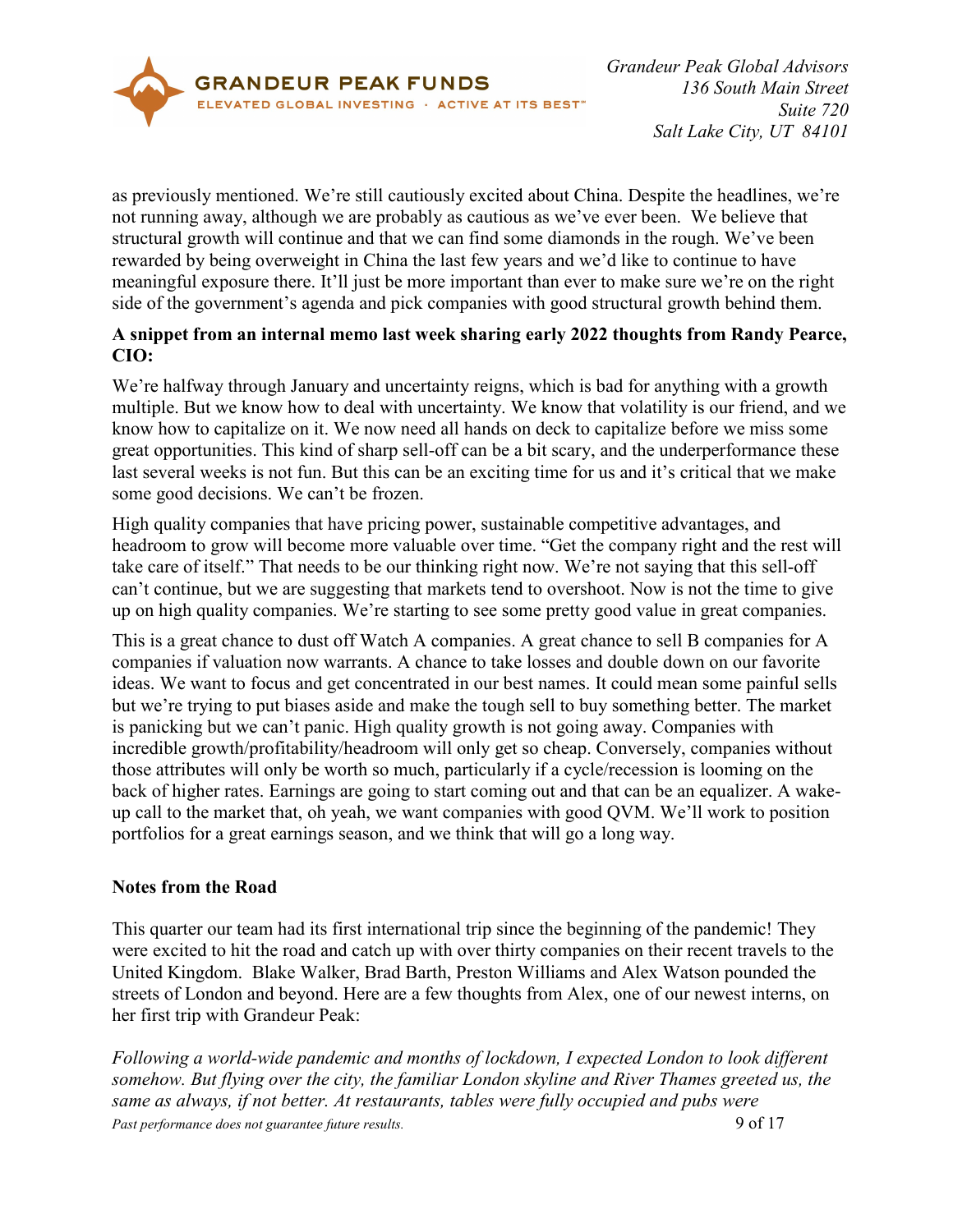

*overflowing from Thursday to Saturday. Most workers seemed to be back to business, with lines for morning take-away coffee going out the door. In contrast to the quiet streets of lockdown, one could hear the acceleration of aggressive taxi drivers, the general chatter and rush on the streets, and the click of cameras from tourists. The general attitude around town seemed to be, "If Boris Johnson says COVID-19 is over, then it must be over."* 

*As it happened, we still faced some headwinds to efficiency and ease of travel. We each had two or three COVID-19 tests coupled with copious amounts of paperwork to get into the country. We also wore masks while riding around London in cabs and on the Tube (where masks really ought to be required always), and it was a good idea to keep one's vaccine card handy in case company security decided to give you a pop-quiz. Because of this, our path was challenging, but not unprofitable, and such is the same for many of the companies we visited.*

*After over eighteen months without travel, we had plenty to do. We visited a wide variety of companies, from software developers to fashion retailers to plumbing distributors, some of which we own and some that we do not. We were excited to connect more fully with management teams as we shook their hands (using hand sanitizer before and after, of course) and looked them in the eyes, simply enjoying sitting around conference tables instead of computer screens. Overall, we were pleased by the general high quality of these businesses and their management teams, especially considering the more reasonable valuations of these UK companies compared to their US competitors. These management teams seemed hopeful about the direction of the UK economy coming out of the pandemic and excited about the prospects of their respective businesses.* 

*Right now, the UK economy is struggling with supply chain disruptions, continued Brexit-related challenges, labor shortages, and inflation. Despite this, consumer demand is strong and unemployment low. Because of this, most of the management teams we visited with see the current challenges they face as being relatively short term. While many of the IT, e-commerce, and financial companies we visited face difficult financial comparisons to previous COVID-boosted quarters, they remain confident in their mid- and long-term prospects.* 

*Much like the mildly serpentine path of the Thames, the growth of these companies might ebb and flow coming out of the pandemic, but we believe the ones we invest in can make their way to the ocean in a steady current. We came away from this trip with greater confidence in our holdings and some exciting new additions for our funds.*

# <span id="page-9-0"></span>**Business Update**

October 17, 2021 marked 10 years from the launch of our initial funds, Grandeur Peak Global Opportunities Fund (GPGIX) and Grandeur Peak International Opportunities Fund (GPIIX). From the founding of the firm, we have set out to find what we believe are the highest quality companies, primarily in the small- and mid-cap space, with sustainable competitive advantages and nice growth opportunities. Robert Gardiner and Blake Walker, founding portfolio managers of both Funds, have led the way and laid the foundation upon which all other teammates can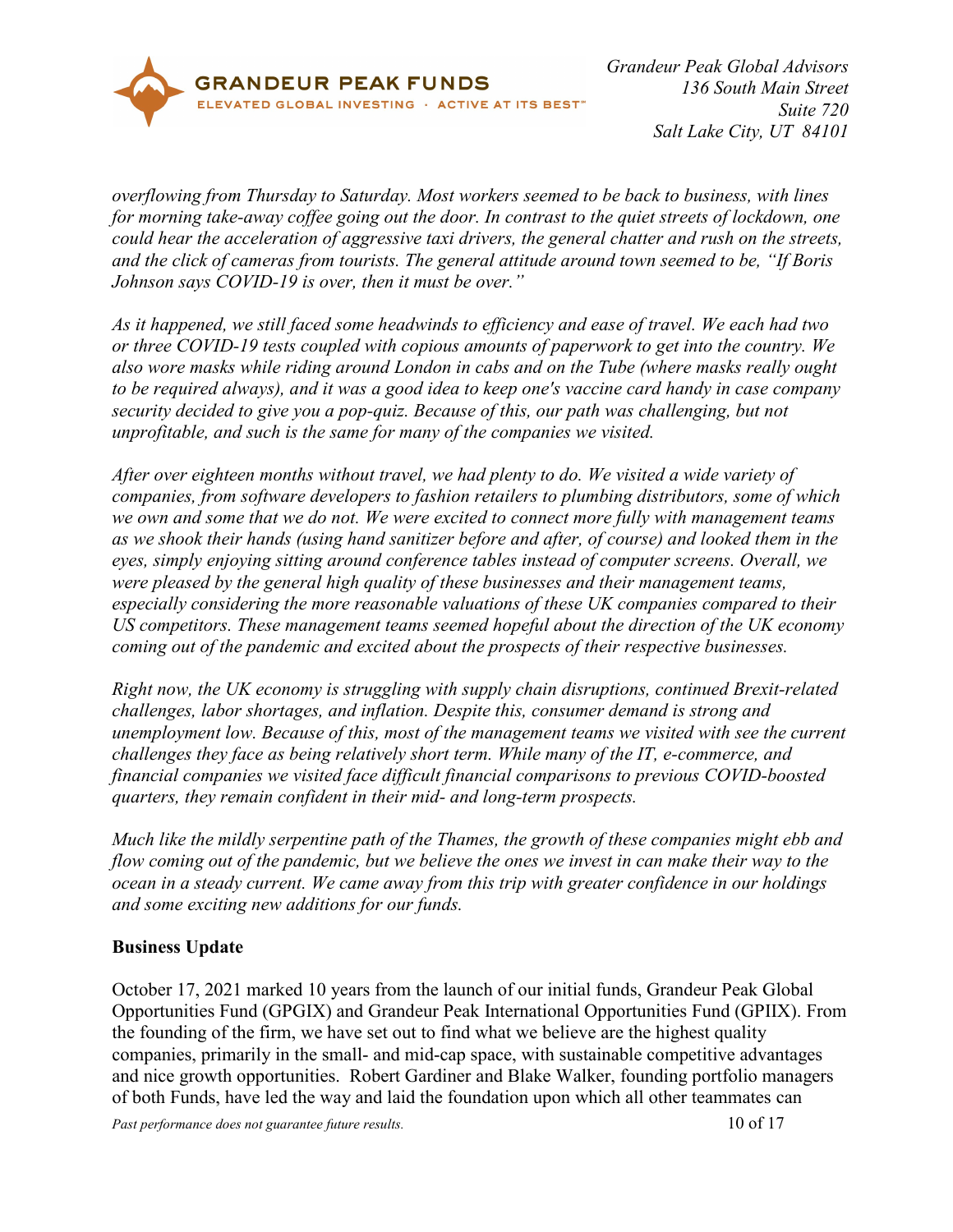

build. Our goal as a firm has been to achieve top decile performance over a 10-year timeframe. For the month ending October 31, 2021, the Global Opportunities Fund was ranked  $1<sup>st</sup>$  in its category and the International Opportunities Fund was ranked  $5<sup>th</sup>$  in its category. In addition, both Funds have a 5-Star Overall Morningstar Rating<sup>TM</sup>.

| $\rightarrow$ | $ \sim$                                                                                                 |                          |                                                            |                                                              |                                                              |                                                        |
|---------------|---------------------------------------------------------------------------------------------------------|--------------------------|------------------------------------------------------------|--------------------------------------------------------------|--------------------------------------------------------------|--------------------------------------------------------|
| <b>Ticker</b> | Fund                                                                                                    | Morningstar<br>Category  | 1-Year Rank                                                | 3-Year Rank                                                  | 5-Year Rank                                                  | 10-Year Rank                                           |
| <b>GPGIX</b>  | Grandeur Peak<br>Global<br>Opportunities<br>Fund Institutional                                          | World Small/Mid<br>Stock |                                                            | Top $11\%$ of<br>category. Ranked<br>10 out of 141<br>funds. | Top $14\%$ of<br>category. Ranked<br>12 out of 114<br>funds. | Top $1\%$ of<br>category. Ranked<br>1 out of 77 funds. |
| <b>GPIIX</b>  | Grandeur Peak<br>Foreign<br>International<br>Small/Mid<br>Opportunities<br>Growth<br>Fund Institutional |                          | Top $8\%$ of<br>category. Ranked<br>6 out of 136<br>funds. | Top $11\%$ of<br>category. Ranked<br>9 out of 131<br>funds.  | Top $16\%$ of<br>category. Ranked<br>15 out of 120<br>funds. | Top $5\%$ of<br>category. Ranked<br>7 out of 96 funds. |

### **Morningstar Category Rankings for GPGIX and GPIIX as of 10/31/2021**

#### **Morningstar Category Rating for GPGIX and GPIIX as of 10/31/2021**

| <b>Ticker</b> | Fund                                                                         | Morningstar<br>Category        | 3-Year Rating                             | 5-Year Rating                             | 10-Year                                   | <b>Overall Rating</b>                      |  |
|---------------|------------------------------------------------------------------------------|--------------------------------|-------------------------------------------|-------------------------------------------|-------------------------------------------|--------------------------------------------|--|
| <b>GPGIX</b>  | Grandeur Peak<br>Global<br>Opportunities Fund<br>Institutional               | World<br>Small/Mid Stock       | ****<br>$(141 \text{ funds})$<br>overall) | ****<br>$(114 \text{ funds})$<br>overall) | *****<br>$(77 \text{ funds})$<br>overall) | *****<br>$(141 \text{ funds})$<br>overall) |  |
| <b>GPIIX</b>  | Grandeur Peak<br>International<br><b>Opportunities Fund</b><br>Institutional | Foreign<br>Small/Mid<br>Growth | ****<br>$(131 \text{ funds})$<br>overall) | ****<br>$(120 \text{ funds})$<br>overall) | *****<br>$(96 \text{ funds})$<br>overall) | *****<br>$(131 \text{ funds})$<br>overall) |  |

We are pleased to announce the launch of the Grandeur Peak Global Explorer Fund (GPGEX) in December. The Global Explorer fund is available to anyone, in one share class (Institutional), and is available through several of our existing channel relationships and directly from Grandeur Peak Funds. The Fund invests in what we believe ae the most interesting equity investments around the world, in the micro- to mid-cap space.

We see the new Global Explorer Fund as a sister fund to the Grandeur Peak Global Reach Fund (GPRIX). The two funds share a similar mandate, but they approach portfolio management from a different angle. The Global Reach Fund was launched in 2013 and is managed collaboratively by five industry teams/portfolio managers, plus a guardian portfolio manager. The Global Explorer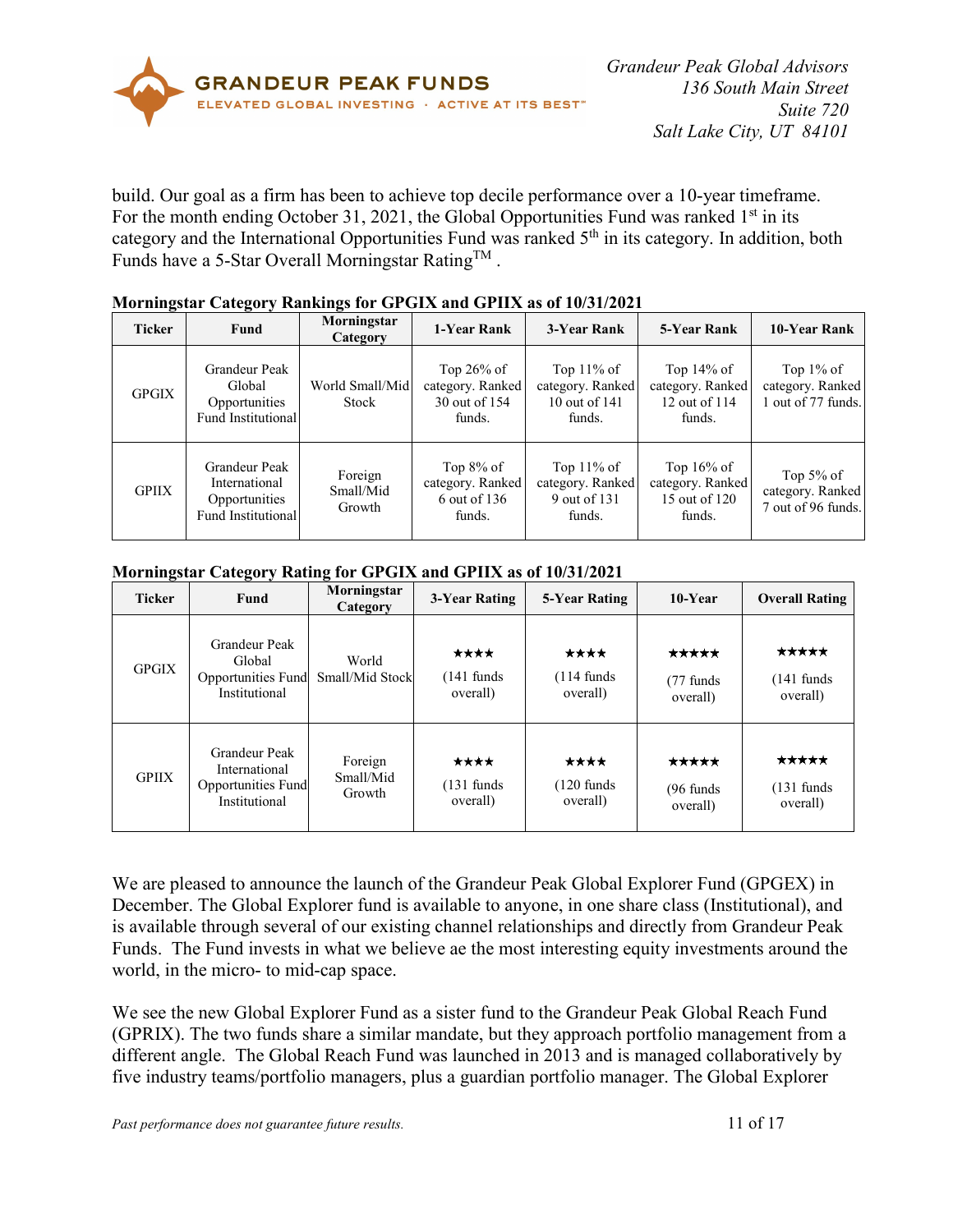

Fund is managed by seven geography teams/portfolio managers, plus a guardian portfolio manager. Our entire research team is involved in finding interesting investments for both funds.

The portfolio managers on the Global Explorer Fund include Juliette Douglas, Liping Cai, Benjamin Gardiner, Spencer Hackett, Phil Naylor, Conner Whipple and guardian portfolio manager, Blake Walker.

Consistent with our approach of managing capacity at a firm level and to ensure all of our funds retain their investment flexibility, we anticipate soft closing the Global Explorer Fund early, around \$35M in AUM. We believe this Fund will nicely enhance our research process across all funds by strengthening our geography lens as we evaluate each company through both a geography lens and an industry lens. Our geography teams are excited to lead on their own fund.

As a follow up to Robert Gardiner's announcement last quarter regarding his three-year sabbatical from Grandeur Peak, we're happy to share that he has been assigned to serve in the Tampa, Florida area with his wife, Susie. For more details, we refer you to the [2021 Chairman Letter.](https://www.grandeurpeakglobal.com/documents/grandeurpeakglobal-is-20211019.pdf)

We have a few part-time analysts who have recently graduated from college and joined the firm full time. Matt Kaelberer graduated with a BS in Finance from Brigham Young University. He's worked with our Consumer and Healthcare teams and is now part of the Industrials team and the geography team covering China, Hong Kong and Taiwan. Ayden Richards earned a BS in Finance and Management with a minor in Psychology from the University of Utah. He is a key member of the Sustainability team and also part of the geography team covering the United States. Daniel Xu graduated with a BS in Finance from Brigham Young University and is part of the geography team covering China, Hong Kong and Taiwan. Joe Nydegger graduated with a BS in Finance from Brigham Young University and is part of the Global Opportunities team and the Consumer team. He plans to spend the next year living and visiting companies in Europe and South East Asia.

We are excited for the energy and drive these new graduates bring to our team. Their efforts and contributions will be key to the long-term success of building our team and continually enhancing our process.

As always, please feel free to reach out any time with any questions, requests or comments. We appreciate the opportunity to work on your behalf.

Sincerely,

Mark Siddoway, CFA, CAIA Todd Matheny, CAIA Amy Johnson, MBA, CFP® Grandeur Peak Global Advisors Client Team

*Past performance does not guarantee future results.* 12 of 17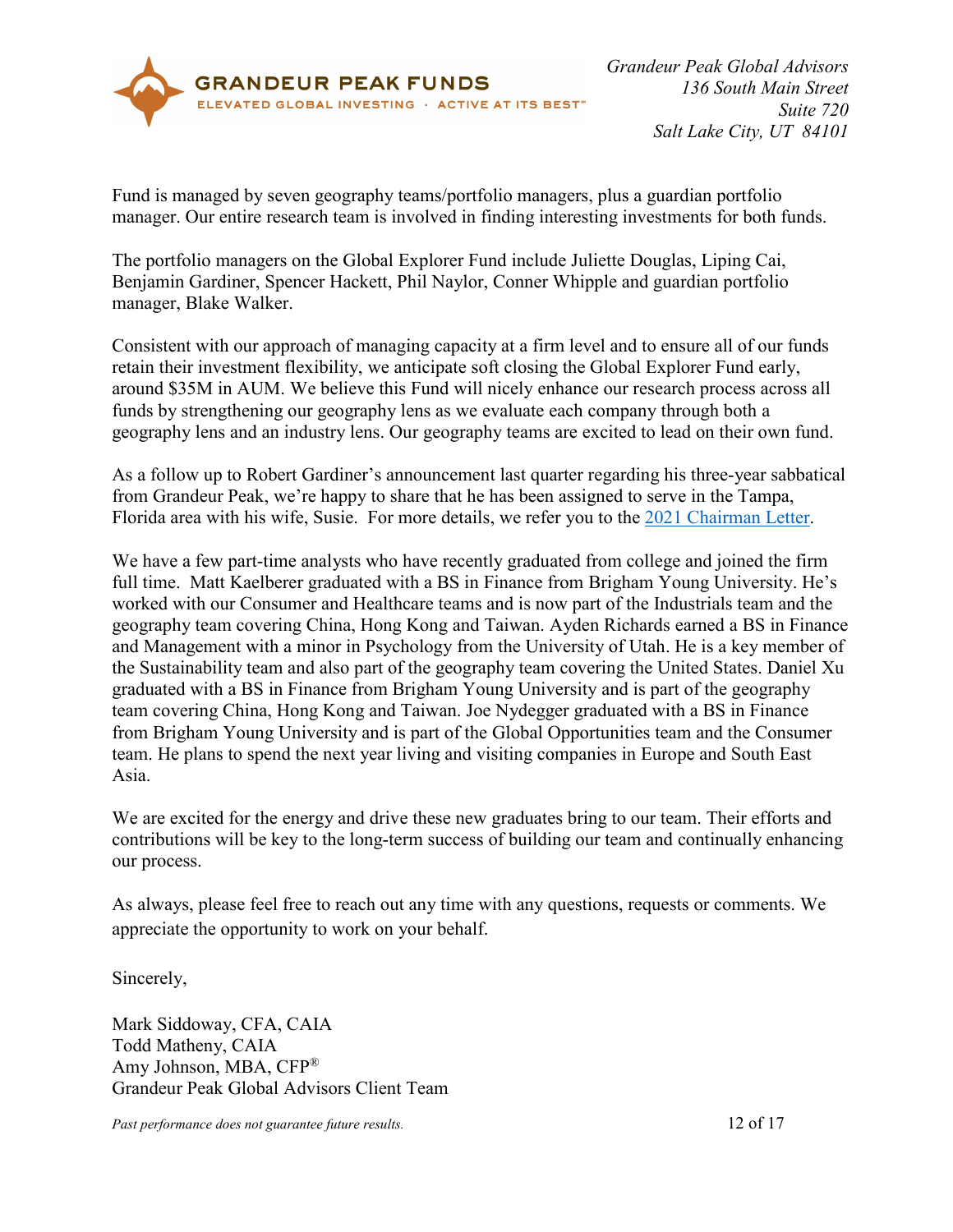

#### Returns as of Dec 31, 2021 for our Funds and their respective Benchmarks were as follows:

#### <span id="page-12-0"></span>*Total Returns (returns are annualized for periods over 1 year)*

|                                                            |           |        |                  |                |                        |                  | Since      |
|------------------------------------------------------------|-----------|--------|------------------|----------------|------------------------|------------------|------------|
|                                                            | Quarter   | YTD    | $1 \, \text{yr}$ | $3 \text{ yr}$ | $rac{5 \text{ yr}}{2}$ | 10 <sub>yr</sub> | Inception* |
| Global Reach, Investor Class (GPROX)                       | 1.83%     | 19.80% | 19.80%           | 29.80%         | 19.16%                 | n/a              | 15.08%     |
| Global Reach, Institutional Class (GPRIX)                  | 1.89%     | 20.07% | 20.07%           | 30.10%         | 19.43%                 | n/a              | 15.35%     |
| MSCI All-Country World Small Cap Indexi                    | 2.22%     | 16.54% | 16.54%           | 19.46%         | 12.75%                 | n/a              | 10.82%     |
| MSCI All-Country World Investible Market Indexii           | 6.19%     | 18.71% | 18.71%           | 20.77%         | 14.68%                 | n/a              | 11.42%     |
| Global Explorer, (GPGEX)                                   | n/a       | n/a    | n/a              | n/a            | n/a                    | n/a              | 2.30%      |
| MSCI All-Country World Small Cap Index                     | n/a       | n/a    | n/a              | n/a            | n/a                    | n/a              | 2.14%      |
| MSCI All-Country World Investible Market Index             | n/a       | n/a    | n/a              | n/a            | n/a                    | n/a              | 3.58%      |
| Global Opportunities, Investor Class (GPGOX)               | 2.53%     | 21.61% | 21.61%           | 32.08%         | 20.15%                 | 17.27%           | 16.84%     |
| Global Opportunities, Institutional Class (GPGIX)          | 2.68%     | 21.86% | 21.86%           | 32.50%         | 20.44%                 | 17.59%           | 17.15%     |
| MSCI All-Country World Small Cap Indexi                    | 2.22%     | 16.54% | 16.54%           | 19.46%         | 12.75%                 | 12.26%           | 12.12%     |
| MSCI All-Country World Investible Market Indexii           | 6.19%     | 18.71% | 18.71%           | 20.77%         | 14.68%                 | 12.42%           | 12.26%     |
| Global Stalwarts, Investor Class (GGSOX)                   | 1.71%     | 20.96% | 20.96%           | 30.99%         | 20.14%                 | n/a              | 18.00%     |
| Global Stalwarts, Institutional Class (GGSYX)              | 1.77%     | 21.22% | 21.22%           | 31.31%         | 20.45%                 | n/a              | 18.30%     |
| MSCI All-Country World Mid Cap Indexiii                    | 4.41%     | 16.84% | 16.84%           | 19.60%         | 13.24%                 | n/a              | 12.11%     |
| MSCI All-Country World Small Cap Indexi                    | 2.22%     | 16.54% | 16.54%           | 19.46%         | 12.75%                 | n/a              | 12.41%     |
| Global Micro Cap (GPMCX)                                   | $-2.99\%$ | 17.19% | 17.19%           | 30.40%         | 19.11%                 | n/a              | 17.01%     |
| MSCI All-Country World Small Cap Indexi                    | 2.22%     | 16.54% | 16.54%           | 19.46%         | 12.75%                 | n/a              | 11.96%     |
| MSCI World Micro Cap Indexiv                               | $-1.35%$  | 16.71% | 16.71%           | 20.14%         | 12.85%                 | n/a              | 12.29%     |
| Global Contrarian, (GPGCX)                                 | 0.14%     | 19.97% | 19.97%           | n/a            | n/a                    | n/a              | 24.25%     |
| MSCI All-Country World Small Cap Value Index <sup>v</sup>  | 3.49%     | 21.33% | 21.33%           | n/a            | n/a                    | n/a              | 14.83%     |
| MSCI All-Country World Small Cap Indexi                    | 2.22%     | 16.54% | 16.54%           | n/a            | n/a                    | n/a              | 18.41%     |
| Intl Opportunities, Investor Class (GPIOX)                 | 2.58%     | 18.39% | 18.39%           | 27.58%         | 17.60%                 | 15.68%           | 14.94%     |
| Intl Opportunities, Institutional Class (GPIIX)            | 2.62%     | 18.77% | 18.77%           | 27.80%         | 17.87%                 | 15.94%           | 15.19%     |
| MSCI All-Country World ex-US Small Cap Indexvi             | $0.70\%$  | 13.36% | 13.36%           | 16.91%         | 11.63%                 | 9.86%            | 9.14%      |
| MSCI All-Country World ex-US Investible Market Indexvii    | 1.71%     | 8.99%  | 8.99%            | 14.13%         | 10.33%                 | 8.05%            | 7.59%      |
| Intl Stalwarts, Investor Class (GISOX)                     | 3.40%     | 24.41% | 24.41%           | 31.26%         | 20.51%                 | n/a              | 18.17%     |
| Intl Stalwarts, Institutional Class (GISYX)                | 3.47%     | 24.72% | 24.72%           | 31.59%         | 20.83%                 | n/a              | 18.46%     |
| MSCI All-Country World ex-US Mid Cap Indexviii             | $0.68\%$  | 8.35%  | 8.35%            | 13.80%         | 10.01%                 | n/a              | 8.87%      |
| MSCI All-Country World ex-US Small Cap Index vi            | 0.70%     | 13.36% | 13.36%           | 16.91%         | 11.63%                 | n/a              | 10.54%     |
| EM Opportunities, Investor Class (GPEOX)                   | $-1.72%$  | 8.81%  | 8.81%            | $20.61\%$      | 12.24%                 | n/a              | 8.65%      |
| EM Opportunities, Institutional Class (GPEIX)              | $-1.71%$  | 8.99%  | 8.99%            | 20.86%         | 12.50%                 | n/a              | 8.88%      |
| MSCI Emerging Markets Smid Cap Indexix                     | 0.11%     | 12.80% | 12.80%           | 13.43%         | 10.72%                 | n/a              | 5.81%      |
| MSCI Emerging Markets Investible Market Index <sup>x</sup> | $-0.91\%$ | 0.06%  | $0.06\%$         | 11.97%         | 10.45%                 | n/a              | 5.73%      |
| US Stalwarts, Institutional Class (GUSYX)                  | 0.99%     | 21.41% | 21.41%           | n/a            | n/a                    | n/a              | 66.54%     |
| MSCI US Mid Cap Indexxi                                    | 8.00%     | 25.61% | 25.61%           | n/a            | n/a                    | n/a              | 57.17%     |
| MSCI US Small Cap Indexxii                                 | 3.61%     | 19.57% | 19.57%           | n/a            | n/a                    | n/a              | 58.08%     |

<span id="page-12-1"></span><sup>∗</sup> Inception of the Grandeur Peak Global Opportunities Fund and the Grandeur Peak International Opportunities Fund is 10/17/2011; Inception of the Grandeur Peak Global Reach Fund is 6/19/2013; Inception of the Grandeur Peak Global Stalwarts Fund and the Grandeur Peak International Stalwarts Fund is 9/1/2015; Inception of the Grandeur Peak Global Micro Cap Fund is 10/20/2015; Inception of the Grandeur Peak Global Contrarian Fund is 09/17/2019. Inception of the Grandeur Peak US Stalwarts Fund is 3/19/2020. Inception of the Grandeur Peak Global Explorer Fund is 12/16/2021. This fund is new and has limited operating history.

 $\overline{a}$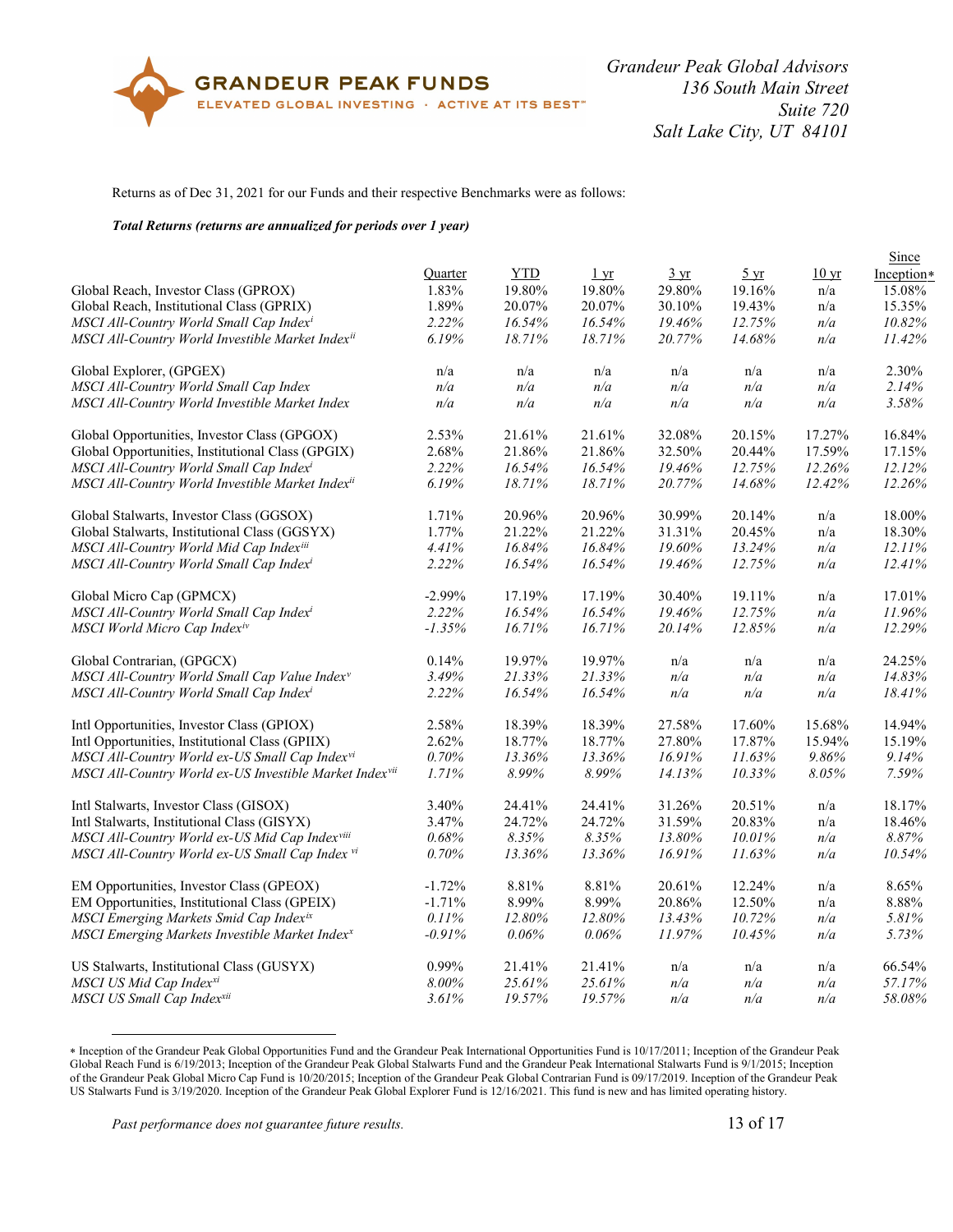

*Data shows past performance, which is not indicative of future performance. Current performance may be lower or higher than the data quoted. To obtain the most recent month-end performance data available, please visit www.grandeurpeakglobal.com. The Advisor may absorb certain Fund expenses, without which total return would have been lower. These expense agreements are in effect through August 31, 2021 for all funds, except Grandeur Peak Global Reach and Grandeur Peak Global Explorer Funds which have agreements in effect through August 21, 2023. Investment returns and principal value will fluctuate and shares, when redeemed, may be worth more or less than their original cost.*

**Total Expense Ratios: Gross 1.25% / Net 1.25% for GPRIX; Gross 1.50% / Net 1.50% for GPROX; Gross 1.37% / Net 1.37% for GPGIX; Gross 1.62% / Net 1.62% for GPGOX; Gross 0.99% / Net 0.99% for GGSYX, Gross 1.24% / Net 1.24% for GGSOX; Gross 2.06% / Net 2.00% for GPMCX; Gross 1.37% / Net 1.37% for GPIIX; Gross 1.62% / Net 1.62% for GPIOX; Gross 0.92% / Net 0.92% for GISYX, Gross 1.17% / Net 1.17% for GISOX; Gross 1.53% / Net 1.53% for GPEIX, Gross 1.78% / Net 1.78% for GPEOX; Gross 4.08% / Net 1.36% for GPGCX; Gross 6.10% / Net 1.00% for GUSYX**

*An investor should consider investment objectives, risks, charges, and expenses carefully before investing. To obtain a Grandeur Peak Funds prospectus, containing this and other information, visit www.grandeurpeakglobal.com or call 1-855-377-PEAK (7325). Please read it carefully before investing.*

*See the prospectus for additional information regarding Fund expenses. Grandeur Peak Global Advisors will deduct a 2.00% redemption proceeds fee on Fund shares held 60 days or less. Performance data does not reflect the deduction of this redemption fee or taxes, which if reflected, would reduce the performance quoted. For more complete information including charges, risks and expenses, read the prospectus carefully.* 

RISKS: Investing in small and micro-cap funds will be more volatile and loss of principal could be greater than investing in large cap or more diversified funds. Investing in foreign securities entails special risks, such as currency fluctuations and political uncertainties, which are described in more detail in the prospectus. Investments in emerging markets are subject to the same risks as other foreign securities and may be subject to greater risks than investments in foreign countries with more established economies and securities markets.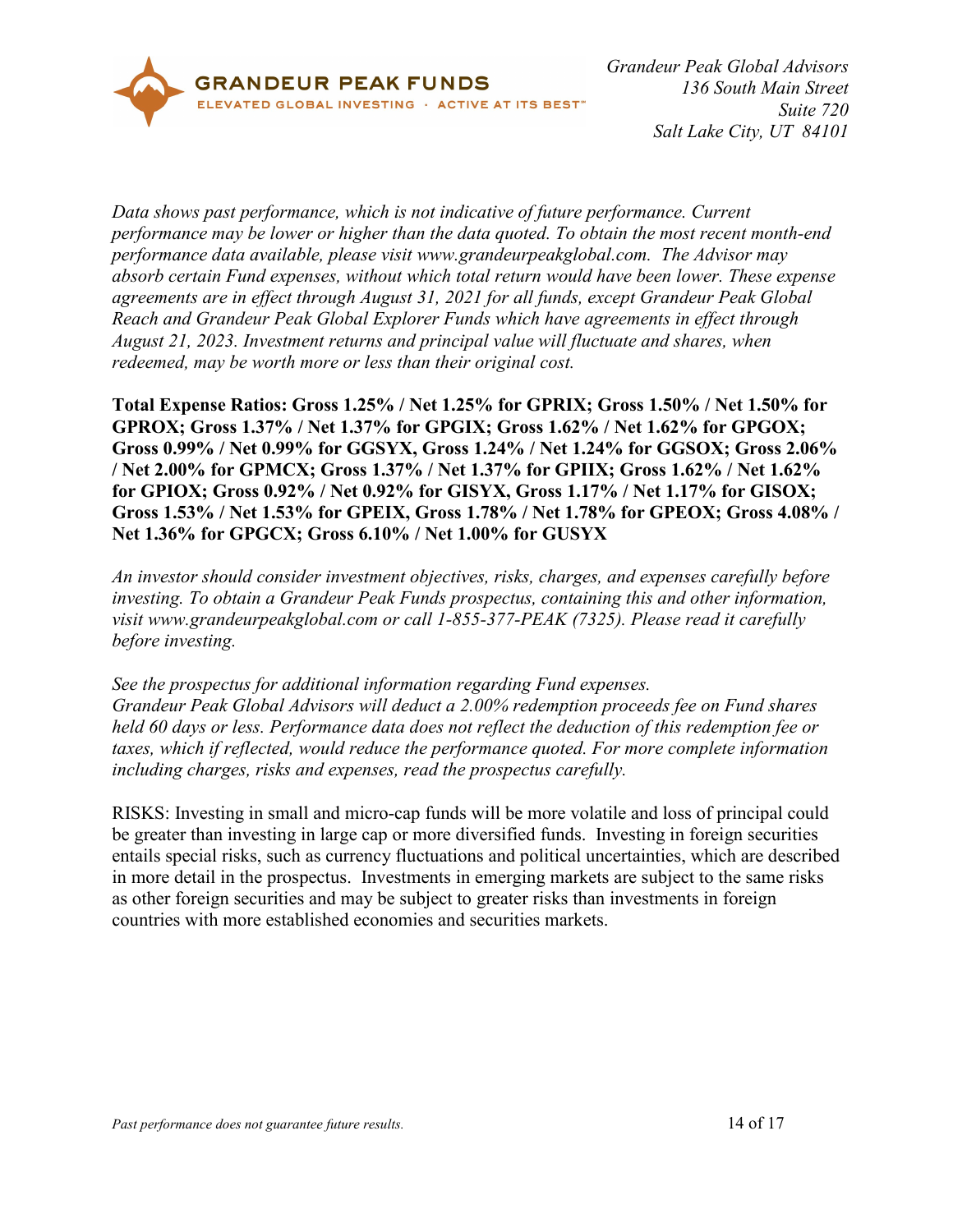

 $\overline{a}$ 

<span id="page-14-3"></span>iv The MSCI World Micro Cap Index captures micro-cap representation across 23 Developed Markets (DM) countries.

<span id="page-14-4"></span><sup>v</sup> The MSCI ACWI Small Cap Value Index is designed to measure the equity market performance of small-cap companies exhibiting overall value-style characteristics across developed and emerging markets globally. You cannot invest directly in these or any indices.

<span id="page-14-5"></span>vi The MSCI All-Country World ex-US (ACWIxUS) Small Cap Index captures small cap representation across 22 of 23 Developed Markets (DM) countries (excluding the US) and 24 Emerging Markets (EM) countries.

<span id="page-14-6"></span>vii MSCI All-Country World ex-US Investible Market Index (ACWIxUS IMI) captures large, mid and small cap representation across 22 of 23 Developed Markets (DM) countries (excluding the US) and 24 Emerging Markets (EM) countries. The index is comprehensive, covering approximately 99% of the global equity investment opportunity set.

<span id="page-14-7"></span>viii The MSCI All-Country World ex-US (ACWIxUS) Mid Cap Index captures mid cap representation across 22 of 23 Developed Markets (DM) countries (excluding the US) and 24 Emerging Markets (EM) countries.

<span id="page-14-8"></span>ix The MSCI Emerging Markets (EM) SMID Cap Index captures mid and small cap representation across 24 Emerging Markets countries.

<span id="page-14-9"></span><sup>x</sup> The MSCI Emerging Markets Investable Market Index (IMI) captures large, mid and small cap representation across 24 Emerging Markets (EM) countries.

xi The MSCI US Mid Cap Index is designed to measure the performance of the mid-cap segments of the US market. With 340 constituents, the index covers approximately 15 percent of the free-float adjusted market capitalization in the US.

<sup>xii</sup> The MSCI US Small Cap Index is designed to measure the performance of the small-cap segment of the US equity market. With 1,781 constituents, the index represents approximately 14 percent of the free float-adjusted market capitalization in the US.

You cannot invest directly in these or any other indices.

CFA® is a trademark owned by CFA Institute. The Chartered Financial Analyst (CFA) designation is issued by the CFA Institute. Candidates must meet one of the following prerequisites: undergraduate degree and 4 years of professional experience involving investment decision-making, or 4 years qualified work experience (full time, but not necessarily investment related). Candidates are then required to undertake extensive self-study programs (250 hours of study for each of the 3 levels) and pass examinations for all 3 levels.

| $\frac{1}{2}$ |                                                                    |                                        |                                                              |                                                             |                                                                                  |                                                        |  |  |
|---------------|--------------------------------------------------------------------|----------------------------------------|--------------------------------------------------------------|-------------------------------------------------------------|----------------------------------------------------------------------------------|--------------------------------------------------------|--|--|
| <b>Ticker</b> | Fund                                                               | Morningstar<br>1-Year Rank<br>Category |                                                              | 3-Year Rank                                                 | 5-Year Rank                                                                      | 10-Year Rank                                           |  |  |
| <b>GPGIX</b>  | Grandeur Peak Global<br>Opportunities Fund<br>Institutional        | World Small/<br>Mid Stock              | Top $13\%$ of<br>category. Ranked<br>14 out of 150<br>funds. | Top $9\%$ of<br>category. Ranked<br>11 out of 139<br>funds. | Top $12\%$ of<br>category. Ranked<br>11 out of 105<br>funds.                     | Top $1\%$ of<br>category. Ranked<br>out of 70 funds.   |  |  |
| <b>GPIIX</b>  | Grandeur Peak<br>International Opportunities<br>Fund Institutional | Foreign Small/<br>Mid<br>Growth        | Top $4\%$ of<br>category. Ranked 5<br>out of 135 funds.      | Top $8\%$ of<br>category. Ranked 7<br>out of 128 funds.     | Top $15\%$ of<br>category. Ranked<br>11 out of 111<br>$f_{\text{max}}$ $\lambda$ | Top $8\%$ of<br>category. Ranked<br>5 out of 74 funds. |  |  |

#### **Morningstar Category Rankings for GPGIX and GPIIX as of 12/31/2021**

*Past performance does not guarantee future results.* 15 of 17

<span id="page-14-0"></span><sup>i</sup> The MSCI All-Country World (ACWI) Small Cap Index captures small cap representation across 23 Developed Markets (DM) and 24 Emerging Markets (EM) countries.

<span id="page-14-1"></span>ii MSCI All-Country World Investible Market Index (ACWI IMI) captures large, mid and small cap representation across 23 Developed Markets (DM) and 24 Emerging Markets (EM) countries. The index is comprehensive, covering approximately 99% of the global equity investment opportunity set.

<span id="page-14-2"></span>iii The MSCI All-Country World (ACWI) Mid Cap Index captures mid cap representation across 23 Developed Markets (DM) and 24 Emerging Markets (EM) countries.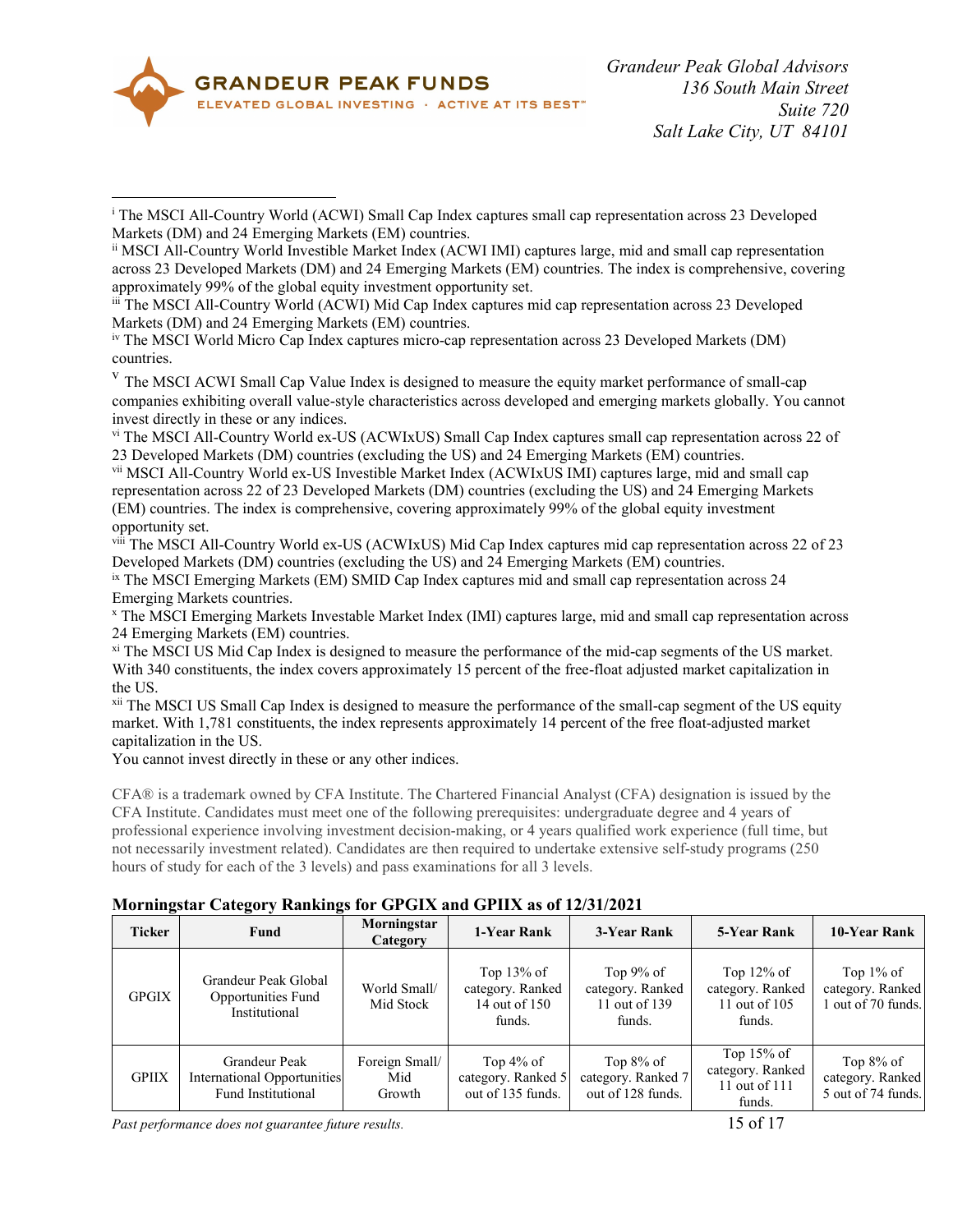

 $\overline{a}$ 

| $\bullet$<br><b>Ticker</b> | -<br>Fund                                                       | Morningstar<br>Category        | 3-Year Rating                              | 5-Year Rating                             | 10-Year Rating                            | <b>Overall Rating</b>                      |
|----------------------------|-----------------------------------------------------------------|--------------------------------|--------------------------------------------|-------------------------------------------|-------------------------------------------|--------------------------------------------|
| <b>GPGIX</b>               | Grandeur Peak Global<br>Opportunities Fund Institutional        | World<br>Small/Mid<br>Stock    | *****<br>$(139 \text{ funds})$<br>overall) | ****<br>$(105 \text{ funds})$<br>overall) | *****<br>$(70 \text{ funds})$<br>overall) | *****<br>$(139 \text{ funds})$<br>overall) |
| <b>GPIIX</b>               | Grandeur Peak International<br>Opportunities Fund Institutional | Foreign<br>Small/Mid<br>Growth | ****<br>$(128 \text{ funds})$<br>overall)  | ****<br>$(111 \text{ funds})$<br>overall) | *****<br>$(74 \text{ funds})$<br>overall) | *****<br>$(128 \text{ funds})$<br>overall) |

### **Morningstar Category Rating for GPGIX and GPIIX as of 12/31/2021**

<span id="page-15-0"></span>*© 2021 Morningstar, Inc. All rights reserved. The information contained herein: (1) is proprietary to Morningstar and/or its content providers; (2) may not be copied or distributed; and (3) is not warranted to be accurate, complete, or timely. Neither Morningstar nor its content providers are responsible for any damages or losses arising from any use of this information. Past performance is no guarantee of future results.*

*The Morningstar Rating™ for funds, or "star rating", is calculated for managed products (including mutual funds, variable annuity and variable life subaccounts, exchange-traded funds, closed-end funds, and separate accounts) with at least a three-year history. Exchange-traded funds and open-ended mutual funds are considered a single population for comparative purposes. It is calculated based on a Morningstar Risk-Adjusted Return measure that accounts for variation in a managed product's monthly excess performance, placing more emphasis on downward variations and rewarding consistent performance. The Morningstar Rating does not include any adjustment for sales loads. The top 10% of products in each product category receive 5 stars, the next 22.5% receive 4 stars, the next 35% receive 3 stars, the next 22.5% receive 2 stars, and the bottom 10% receive 1 star. The Overall Morningstar Rating for a managed product is derived from a weighted average of the performance figures associated with its three-, five-, and 10-year (if applicable) Morningstar Rating metrics. The weights are: 100% three-year rating for 36-59 months of total returns, 60% five-year rating/40% three-year rating for 60-119 months of total returns, and 50% 10-year rating/30% five-year rating/20% three-year rating for 120 or more months of total returns. While the 10-year overall star rating formula seems to give the most weight to the 10- year period, the most recent three-year period actually has the greatest impact because it is included in all three rating periods.*

*Source: Morningstar Essentials. Rankings are based on total return. Morningstar Ranking/Number of Funds in Category displays the Fund's actual rank within its Morningstar Category based on average annual total return and number of funds in that Category. The returns assume reinvestment of dividends and do not reflect and applicable sales charge. Absent expense limitation, total return would be less. Morningstar Percentile Rankings are the Fund's total return rank relative to all fund in the same Morningstar category, where 1 is the highest percentile and 100 is the lowest percentile. The Diversified Emerging Markets category is comprised of funds investing in any capitalization range. Data shows past performance.* 

*Grandeur Peak Global Opportunities Fund was rated against the following numbers of World Small/Mid Stock funds over the following time periods: 129 funds in the last three years, 105 funds in the last five years, and 70 funds in the*  last ten years. Grandeur Peak International Opportunities Fund was rated against the following numbers of Foreign *Small/Mid Growth funds over the following time periods: 128 funds in the last three years, 111 funds in the last five years and 74 funds in the last ten years. Past performance is no guarantee of future results.*

*Past performance does not guarantee future results.* 16 of 17